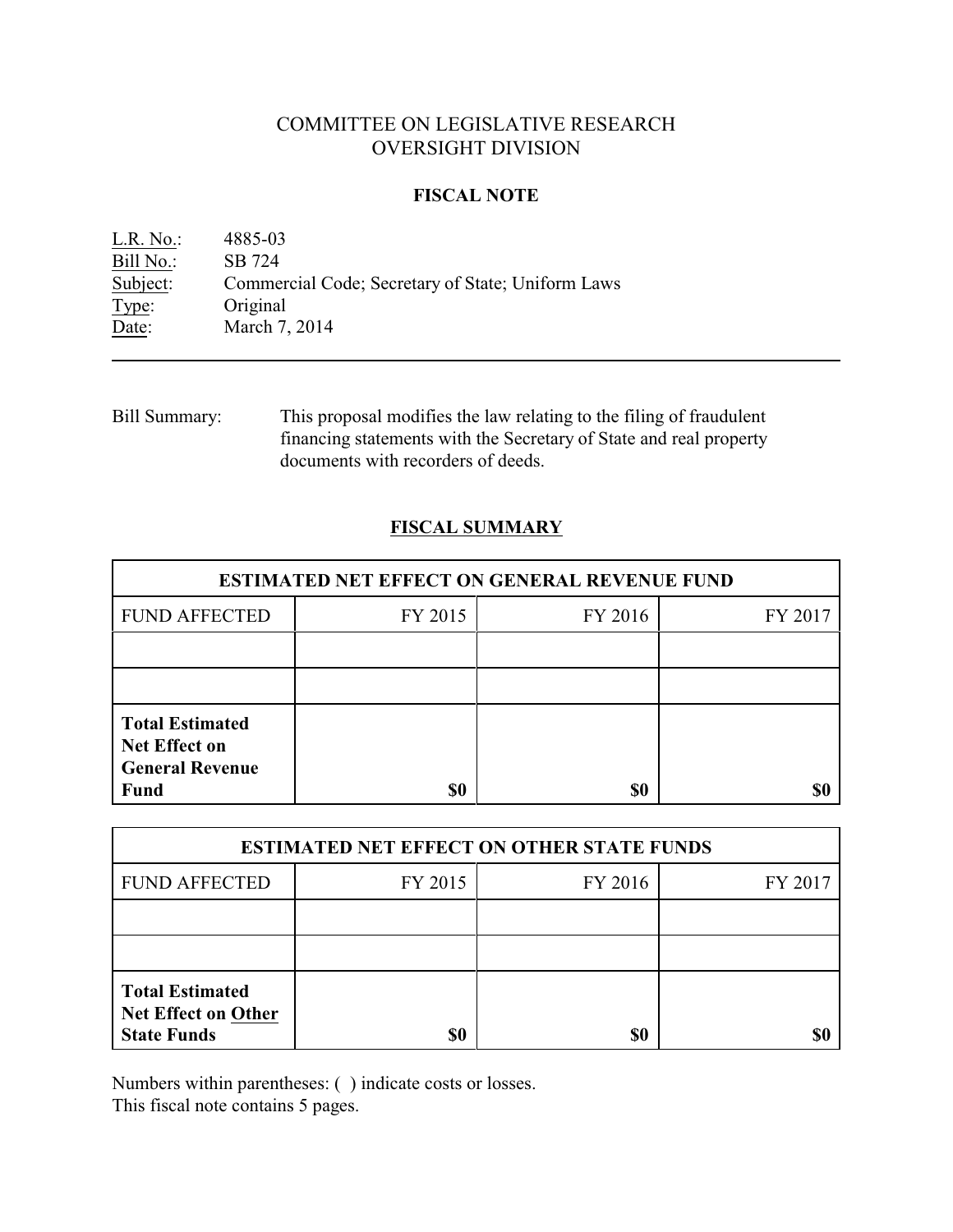L.R. No. 4885-03 Bill No. SB 724 Page 2 of 5 March 7, 2014

| <b>ESTIMATED NET EFFECT ON FEDERAL FUNDS</b>                               |         |         |         |  |
|----------------------------------------------------------------------------|---------|---------|---------|--|
| <b>FUND AFFECTED</b>                                                       | FY 2015 | FY 2016 | FY 2017 |  |
|                                                                            |         |         |         |  |
|                                                                            |         |         |         |  |
| <b>Total Estimated</b><br><b>Net Effect on All</b><br><b>Federal Funds</b> | \$0     | \$0     |         |  |

| <b>ESTIMATED NET EFFECT ON FULL TIME EQUIVALENT (FTE)</b>    |         |                    |  |  |  |
|--------------------------------------------------------------|---------|--------------------|--|--|--|
| <b>FUND AFFECTED</b>                                         | FY 2015 | FY 2016<br>FY 2017 |  |  |  |
|                                                              |         |                    |  |  |  |
|                                                              |         |                    |  |  |  |
| <b>Total Estimated</b><br><b>Net Effect on</b><br><b>FTE</b> |         |                    |  |  |  |

 $\Box$  Estimated Total Net Effect on All funds expected to exceed \$100,000 savings or (cost).

 $\Box$  Estimated Net Effect on General Revenue Fund expected to exceed \$100,000 (cost).

| <b>ESTIMATED NET EFFECT ON LOCAL FUNDS</b> |         |         |       |  |
|--------------------------------------------|---------|---------|-------|--|
| FUND AFFECTED                              | FY 2015 | FY 2016 | FV 20 |  |
| <b>Local Government</b>                    | \$0     | \$0     | \$(   |  |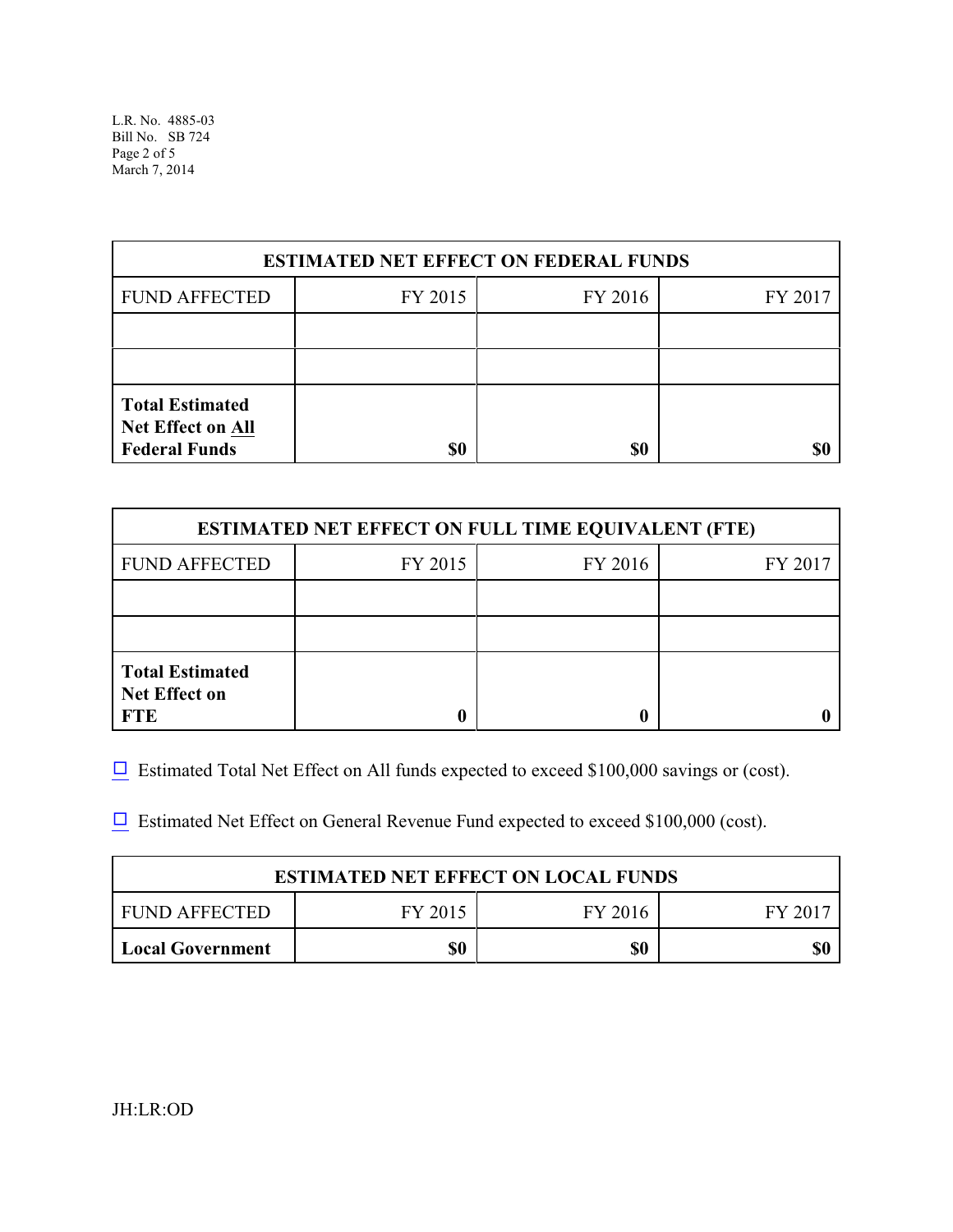L.R. No. 4885-03 Bill No. SB 724 Page 3 of 5 March 7, 2014

## **FISCAL ANALYSIS**

## ASSUMPTION

Officials at the **Department of Corrections** (**DOC**) assume the penalty provisions, the component of the bill to have potential fiscal impact for DOC, is for a class D felony. Currently, the DOC cannot predict the number of new commitments which may result from the creation of the offense(s) outlined in this proposal. An increase in commitments depends on the utilization by prosecutors and the actual sentences imposed by the court.

If additional persons are sentenced to the custody of the DOC due to the provisions of this legislation, the DOC will incur a corresponding increase of direct offender costs either through incarceration (FY13 average of \$18.014 per offender, per day, or an annual cost of \$6,575 per inmate) or through supervision provided by the Board of Probation and Parole (FY13 average of \$5.07 per offender, per day or an annual cost of \$1,851 per offender.)

The following factors contribute to DOC's minimal assumption:

- DOC assumes the narrow scope of the crime will not encompass a large number of offenders.
- The low felony status of the crime enhances the possibility of plea-bargaining or imposition of a probation sentence.
- The probability exists that offenders would be charged with a similar but more serious offense or that sentences may run concurrent to one another.

In summary, supervision by the DOC through probation or incarceration would result in some additional costs, but it is assumed the impact would be \$0 or a minimal amount that could be absorbed within existing resources.

Officials at the **Office of State Courts Administrator** assume the impact would be less than \$100,000.

Officials at the **Office of Attorney General** assume that any potential costs arising from this proposal can be absorbed with existing resources.

Officials at **Boone County**, the **Office of the Secretary of State**, the **Office of the State Public Defender**, **St. Charles County** and **St. Louis County** each assume there is no fiscal impact to their respective organizations from this proposal.

JH:LR:OD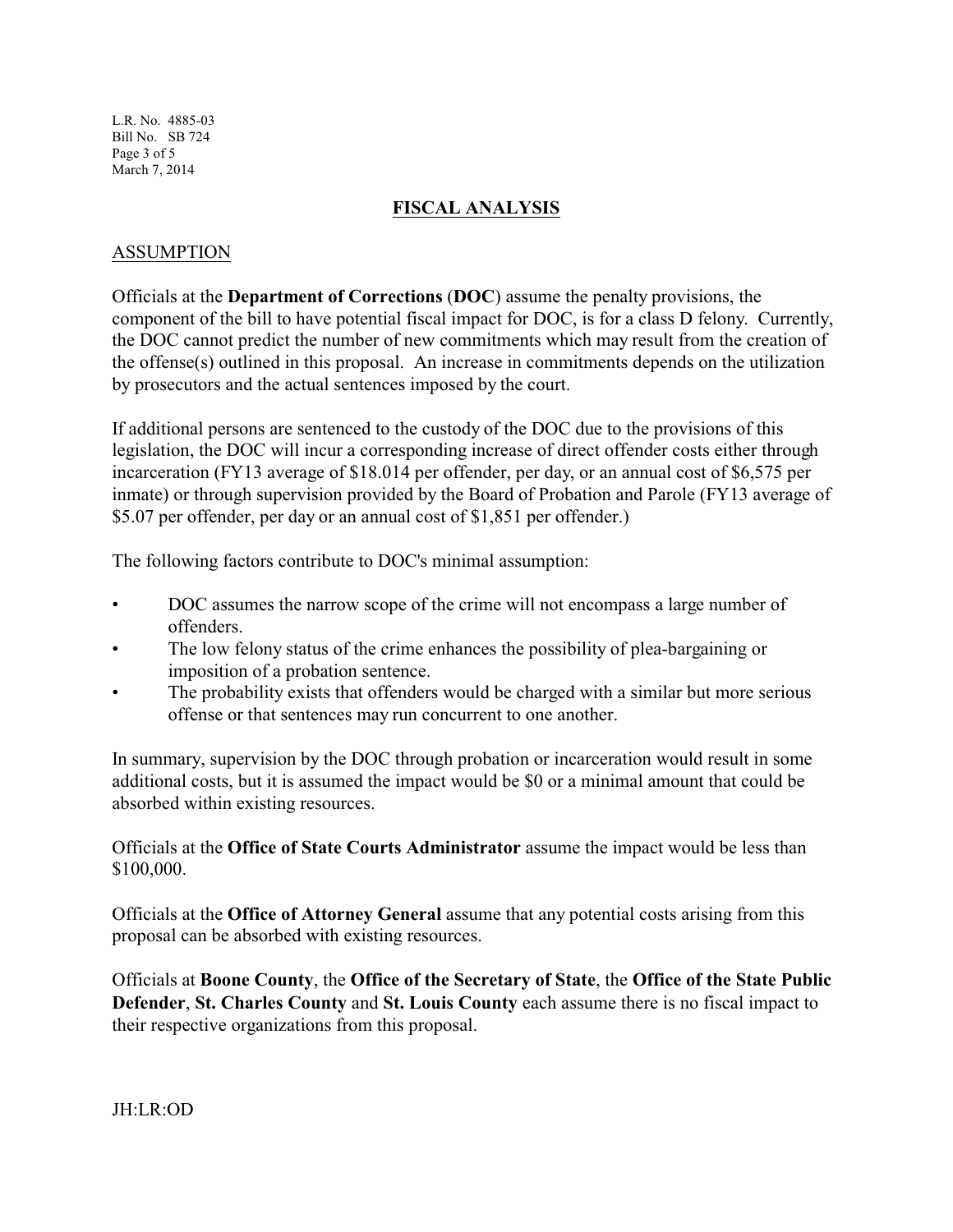L.R. No. 4885-03 Bill No. SB 724 Page 4 of 5 March 7, 2014

#### ASSUMPTION (continued)

Officials at the following counties: Andrew, Audrain, Barry, Bates, Buchanan, Callaway, Camden, Cape Girardeau, Carroll, Cass, Clay, Cole, Cooper, DeKalb, Franklin, Greene, Holt, Jackson, Jefferson, Johnson, Knox, Laclede, Lawrence, Lincoln, Marion, Miller, Moniteau, Monroe, Montgomery, New Madrid, Nodaway, Ozark, Perry, Pettis, Phelps, Platte, Pulaski, Scott, St. Francois, Taney, Warren, Wayne and Worth did not respond to **Oversight's** request for fiscal impact.

**Oversight** assumes this proposal would have minimal fiscal impact that can be absorbed by the agencies and counties.

| FISCAL IMPACT - State Government | FY 2015<br>$(10 \text{ Mo.})$ | FY 2016    | FY 2017    |
|----------------------------------|-------------------------------|------------|------------|
|                                  | <u>\$0</u>                    | <u>\$0</u> | <u>\$0</u> |
| FISCAL IMPACT - Local Government | FY 2015<br>$(10 \text{ Mo.})$ | FY 2016    | FY 2017    |
|                                  | <u>\$0</u>                    | <u>\$0</u> | <u>\$0</u> |

#### FISCAL IMPACT - Small Business

No direct fiscal impact to small businesses would be expected as a result of this proposal.

#### FISCAL DESCRIPTION

The proposed legislation appears to have no direct fiscal impact.

This legislation is not federally mandated, would not duplicate any other program and would not require additional capital improvements or rental space.